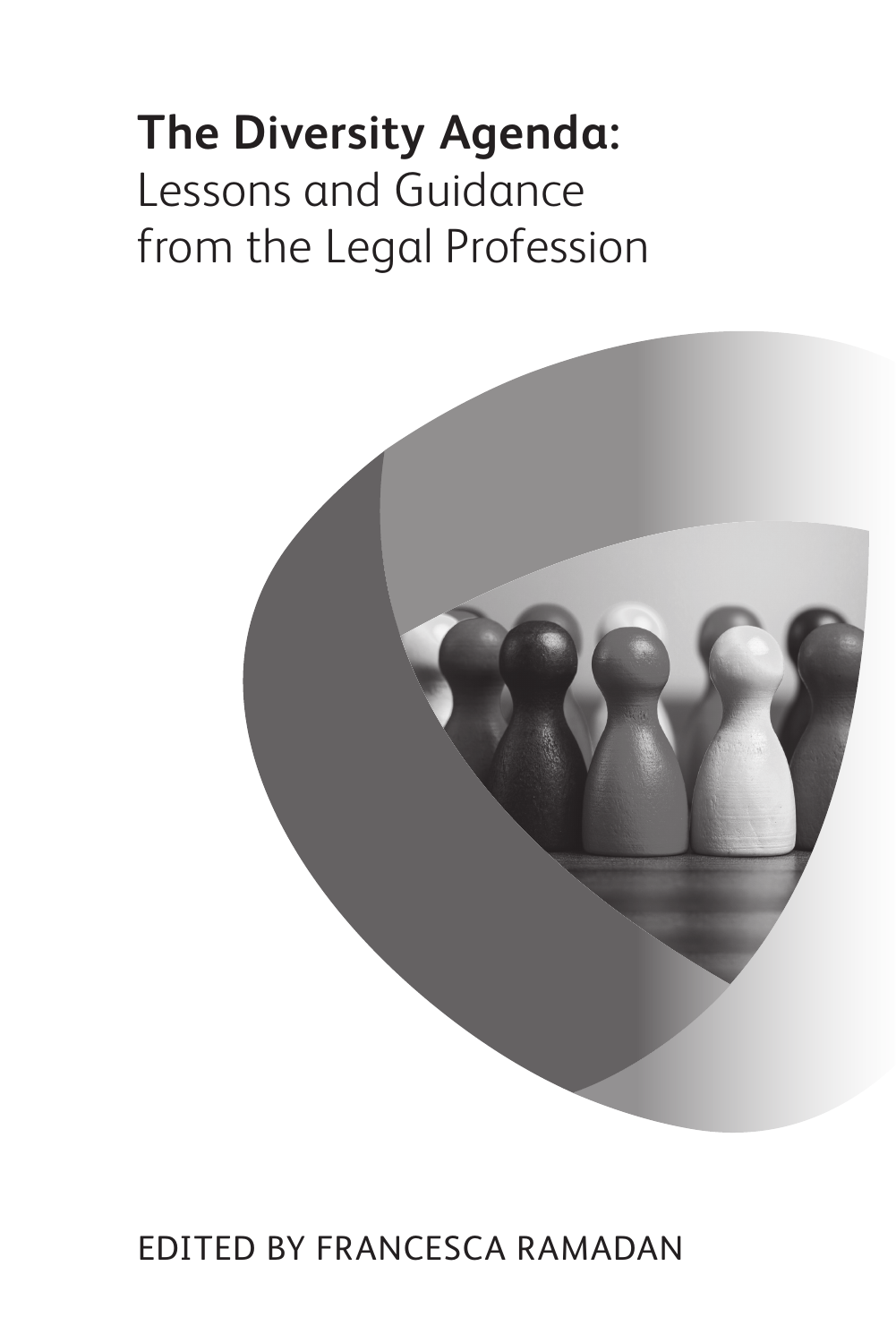### **Head of events and books**

Leah Darbyshire

**Commissioning editor** Alex Davies

**Editorial assistant** Francesca Ramadan

Published by ARK Group:

UK, Europe and Asia office 5th Floor 10 Whitechapel High Street London, E1 8QS United Kingdom Tel: +44(0) 207 566 5792 publishing@ark-group.com

North America office 4408 N. Rockwood Drive, Suite 150 Peoria IL 61614 United States Tel: +1 (309) 495 2853 publishingna@ark-group.com

www.ark-group.com

Printed by Canon (UK) Ltd, Cockshot Hill, Reigate, RH2 8BF, United Kingdom

ISBN: 978-1-78358-326-3

A catalogue record for this book is available from the British Library

© 2018 ARK Group

All rights reserved. No part of this publication may be reproduced or transmitted in any form or by any means, except in accordance with the provisions of the Copyright, Designs and Patents Act 1988 or under terms of a licence issued by the Copyright Licencing Agency in respect of photocopying and/or reprographic reproduction. Application for permission for other use of copyright material, including permission to reproduce extracts in other published works, should be made in writing to the publishers. Full acknowledgement of author, publisher, and source must be given.

#### DISCLAIMER

This publication is intended as a general guide only. The information and opinions it contains are not intended to provide legal advice. The publishers bear no responsibility for any errors or omissions contained herein.

ARK Group is a division of Wilmington plc. The company is registered in England & Wales with company number 2931372 GB. Registered office: 5th Floor, 10 Whitechapel High Street, London E1 8QS.

VAT Number: GB 899 3725 51.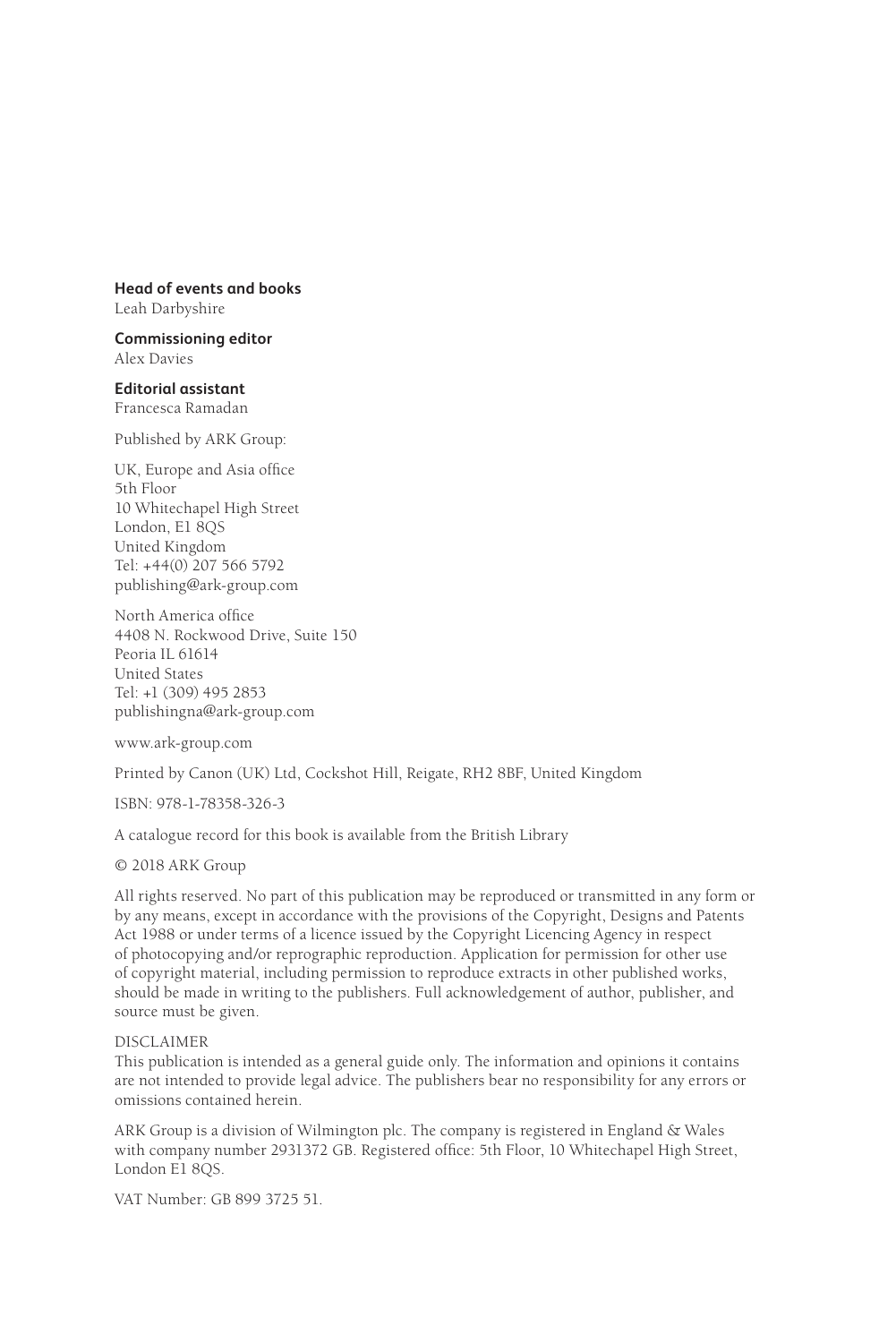## **Contents**

Chapter 1: Where the rubber meets the road – tackling resistance to diversity

*By Rosalie Chamberlain, consultant, leadership coach and speaker, and former diversity and inclusion manager of an AmLaw 100 firm*

Chapter 2: Structural equity – key components for a successful inclusion initiative *By Sharon Jones, internationally recognized expert on diversity and inclusion and the legal profession*

Chapter 3: Ahead of the curve – trans inclusion at Hogan Lovells *By Ruth Grant, partner and board member of Hogan Lovells and receiver of the 2016 "Woman Lawyer of the Year" and "Diversity Champion" awards* 

Chapter 4: Disability, a desirable disadvantage *By Yasmin Sheikh, consultant and vice-chair of Lawyers with Disabilities Division (LDD) at the Law Society* 

Chapter 5: The power of purpose – retaining women by promoting passion

*By Karen J. Johnson-McKewan, partner at Orrick, Herrington & Sutcliffe and winner of the National Association of Women Judges' Florence K. Murray Award*

Chapter 6: The basics and beyond – raising the bar for LGBTQ diversity in the legal profession *By Wesley D. Bizzell, in-house counsel for Altria Client Services LLC and former president-elect of the LGBT Bar Association board*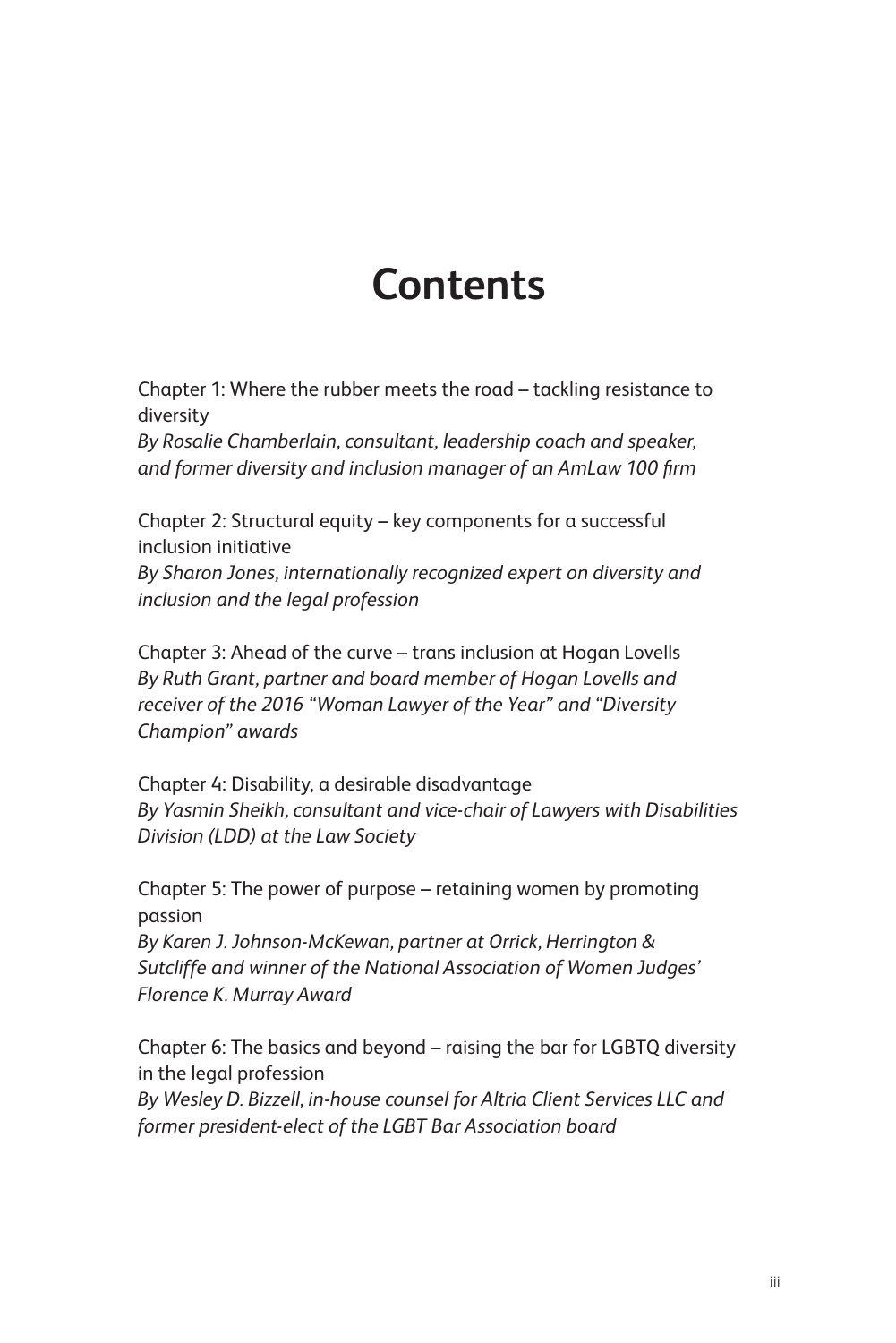Chapter 7: The InterLaw Diversity Forum's Apollo Project – a global focus on how to create meritocratic workplaces *By Daniel K. Winterfeldt, partner at Reed Smith and founder and chair of the Interlaw Diversity Forum*

Chapter 8: "Access to the Bar for all" – putting our money where our mouth is

*By Mia Hakl-Law, director of HR and operations, and Charlotte Ogilvie, marketing and communications executive at Garden Court Chambers*

Chapter 9: Tactics for corporate engagement for LGBT+ equality *By Todd Sears, founder and principal of Out Leadership*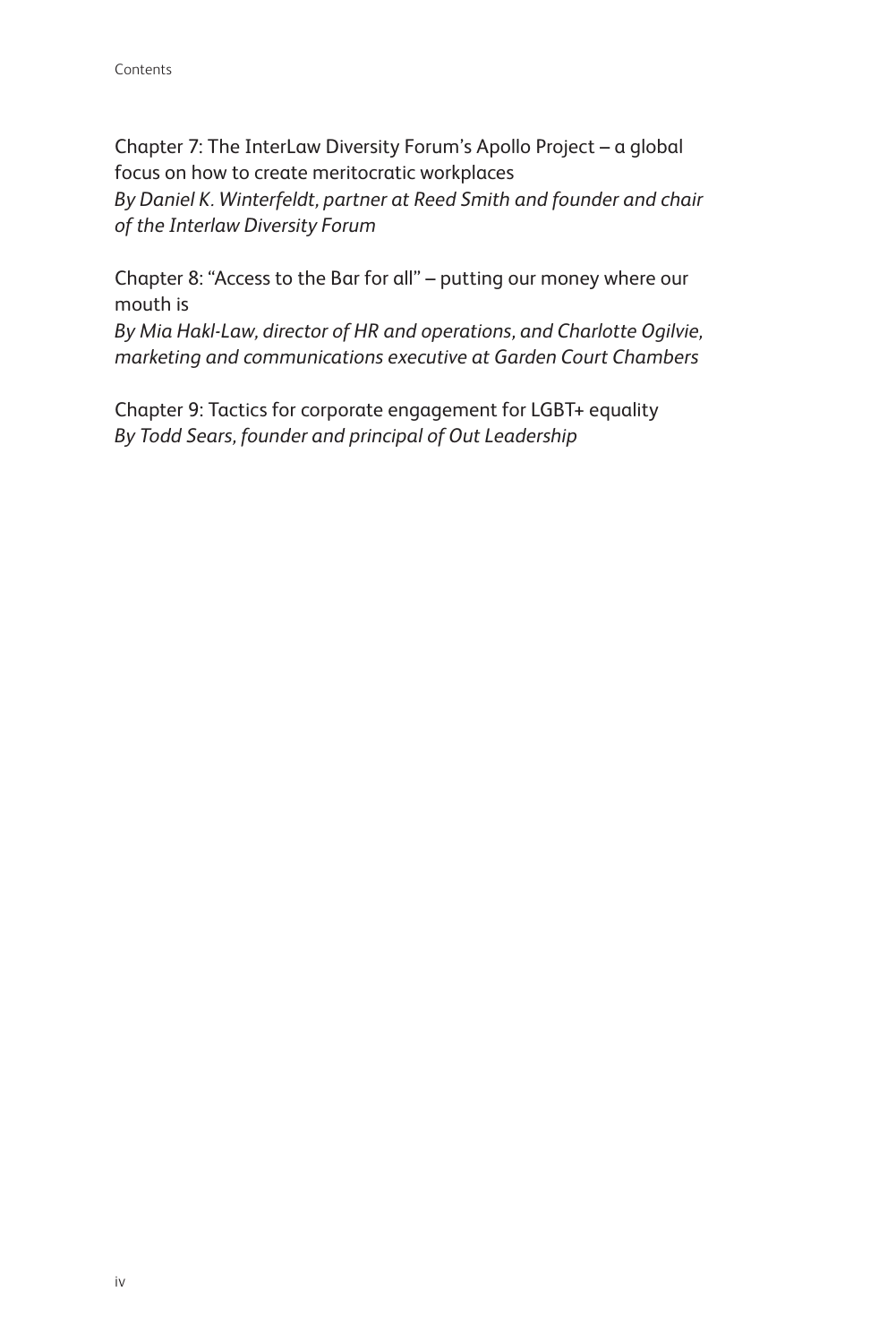## **Executive summary**

In 1913, in a case that became infamous, a judge at the British Court of Appeal ruled that women were not considered "persons" and were therefore not entitled to become practicing lawyers. Times have certainly changed since then, and progress is being made in terms of the inclusion of women and other minorities. However, it is still very much the case that lack of diversity – whether that is in terms of age, faith, social mobility, gender, disabilities, sexual orientation and ethnicity – remains a problem in the legal profession. Indeed, a worrying trend identified in recent years has seen percentages of minorities entering and progressing within the profession either stagnating, decreasing or showing no significant improvement. In the latest bulletin released by the National Association for Law Placement in February 2018 on women and minorities at law firms, statistics show that the percentage of female associates in 2017 sits below its 2009 level and that growth in the share of African-Americans among associates has been virtually non-existent, peaking in 2008 and followed by a seven-year decline.<sup>1</sup>

Considering the current sociopolitical climate, these figures may come as a surprise. Indeed, in both law firms and other businesses, the conversation around organizational diversity is in many ways more fervent, active, and engaged than ever before. Prominent figures in the profession make bold declarations about their belief in the positive contribution increased diversity brings, and firm websites are not considered complete without a visible commitment to improve their inclusivity. It would seem that everyone is aware of the problem, and is vociferous about their attempts to tackle it. However, the numbers show that the needle is barely moving. The legal profession appears to be stuck at the point of discussion, and the measures that have thus far been implemented – which typically include token changes in company policy and written charters and agreements – can more resemble posturing than steps to achieve real change. The challenge, then, for any law firm which recognizes that diversity is a force for innovation and seeks to genuinely make a change, is finding those actions that do make an obvious and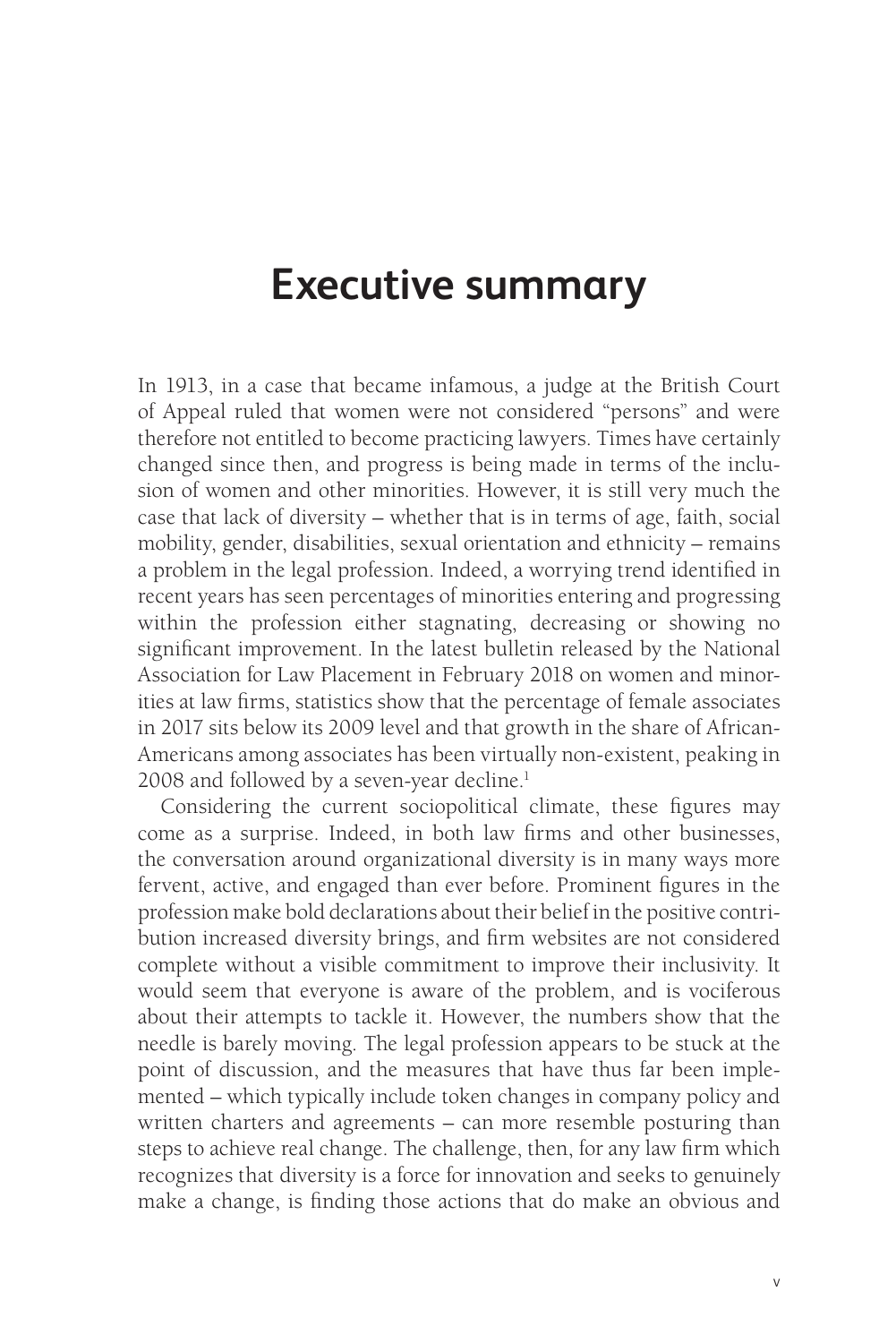measurable difference. What can be done, and where does one find the practical advice needed to instigate the change?

Packed with constructive guidance and compelling insight from industry experts and thought leaders, *The Diversity Agenda: Lessons and Guidance from the Legal Profession* seeks to provide the answer to these questions. Moving past the identification of an obvious problem, this book will instead offer effective solutions to those endeavoring to maximize their firm's potential through the benefits diversification can bring. *The Diversity Agenda: Lessons and Guidance from the Legal Profession* aims to supply a unique perspective from authors who have experienced institutional challenges and obstacles, providing proactive steps to take in order to negotiate them. Expert advice is also supplemented by real-world examples of pragmatic, effective and award-winning diversity initiatives that are being pioneered by both international and regional law firms.

In chapter 1, Rosalie Chamberlain – principal of Rosalie Chamberlain Consulting & Coaching, a consultant, leadership coach, and speaker, and former diversity and inclusion Manager of an AmLaw 100 firm – looks at how bias drives negative reaction to the issue of resistance to diversity. She explains the importance of connecting diversity to organizational needs, and that while diversity is a stated focus for the legal industry, inclusion is where the rubber meets the road. She explores the role of inclusive leadership and how understanding privilege can be a catalyst to positively impact organizational inclusiveness.

It is easy to identify a lack of diversity in a firm; the difficulty emerges when trying to establish what the next steps are and what exactly a more inclusive workplace might look like in terms of what it offers to its employees. Chapter 2 sees Sharon E. Jones – an internationally recognized expert and consultant on diversity and inclusion and the legal profession – lay out the key components of a successful inclusion strategy, beginning with the means with which one can measure organizational diversity and moving onto policies and programs that can be implemented to foster and embrace diverse talent.

The team at Hogan Lovells believe that people are at their best when they can be themselves – working together and delivering for their clients. In line with this commitment, the firm has launched a unique trans inclusion initiative, ensuring its trans and transitioning people and the teams they work in are given adequate guidance and support in the workplace. In chapter 3, Ruth Grant – award-winning litigation partner at Hogan Lovells International LLP and a member of the Hogan Lovells board – outlines the background and context of the award-winning initiative, its coverage and impact, and what happens next.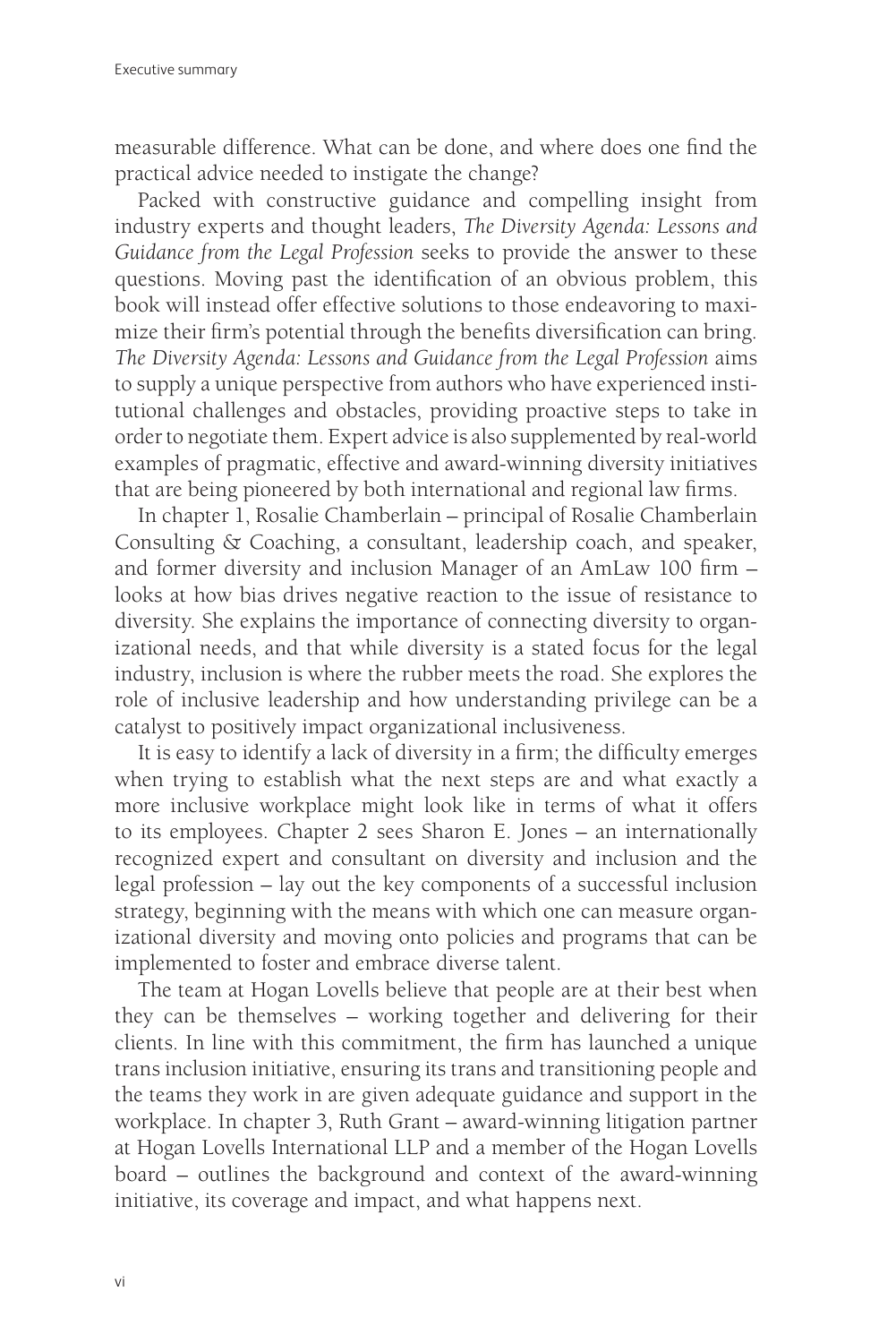Both psychological and physical ability are often behind the curve when organizational diversity initiatives are discussed. In chapter 4, Yasmin Sheikh – founder of Diverse Matters, a consultancy specializing in disability issues, and former lawyer of 12 years – explores the reasons behind this before proceeding to utilize both her professional expertise and her personal insight as a wheelchair user to offer techniques that bring disability firmly back onto the diversity agenda.

What motivates people to be their best selves when it comes to their work is different for each individual, and in chapter 5, Karen G. Johnson-McKewan – partner at Orrick, Herrington & Sutcliffe, named one of the 100 "Most Influential Women in Bay Area Business" by the *SF Business Times* and a top female litigator by the *Daily Journal –* argues that the legal profession is missing what drives women to be successful, which accounts for their absence in the higher echelons of firm leadership. Fusing personal insight and quantitative data, Karen maintains that it is passion that firms must aim to inspire in their female lawyers in order to ensure greater rates of engagement and retention.

In chapter 6, Wesley D. Bizzell – assistant general counsel, external affairs and director of political law and ethics programs for Altria Client Services and former president-elect of the LGBT Bar Association – tackles the issue of being LGBTQ in the legal profession and presents ways in which firms can build opportunities and create pipelines for their staff of differing sexual orientations. Drawing from both his professional expertise and his personal experience, Wesley outlines methods for implementing cultural change and asserts that establishing an open and welcoming working environment is the first proactive step a firm can take. Pragmatic guidance is offered by Wesley with regard to creating conditions in which both employee and wider organizational authenticity is key.

The evidence has repeatedly shown that "diversity 101" – those initial, tentative measures taken by firms thus far to improve their inclusivity – isn't working. In chapter 7, Reed Smith partner Daniel Winterfeldt delves into the origin and mechanics of the Apollo Project, a global cross-sector initiative for organizations which provides the practical tools needed to better embed more inclusive workplace practices and cultures to promote meritocracy. The Apollo Project – which is an offshoot of the Interlaw Diversity Forum, of which Daniel is founder and chair – seeks out groundbreaking examples of best practice which are backed up by evidence, and then offers these as an "open-source" resource. Some past winners will be highlighted as inspiration for best practice in cultural change, providing a template that can be adapted for different organizations.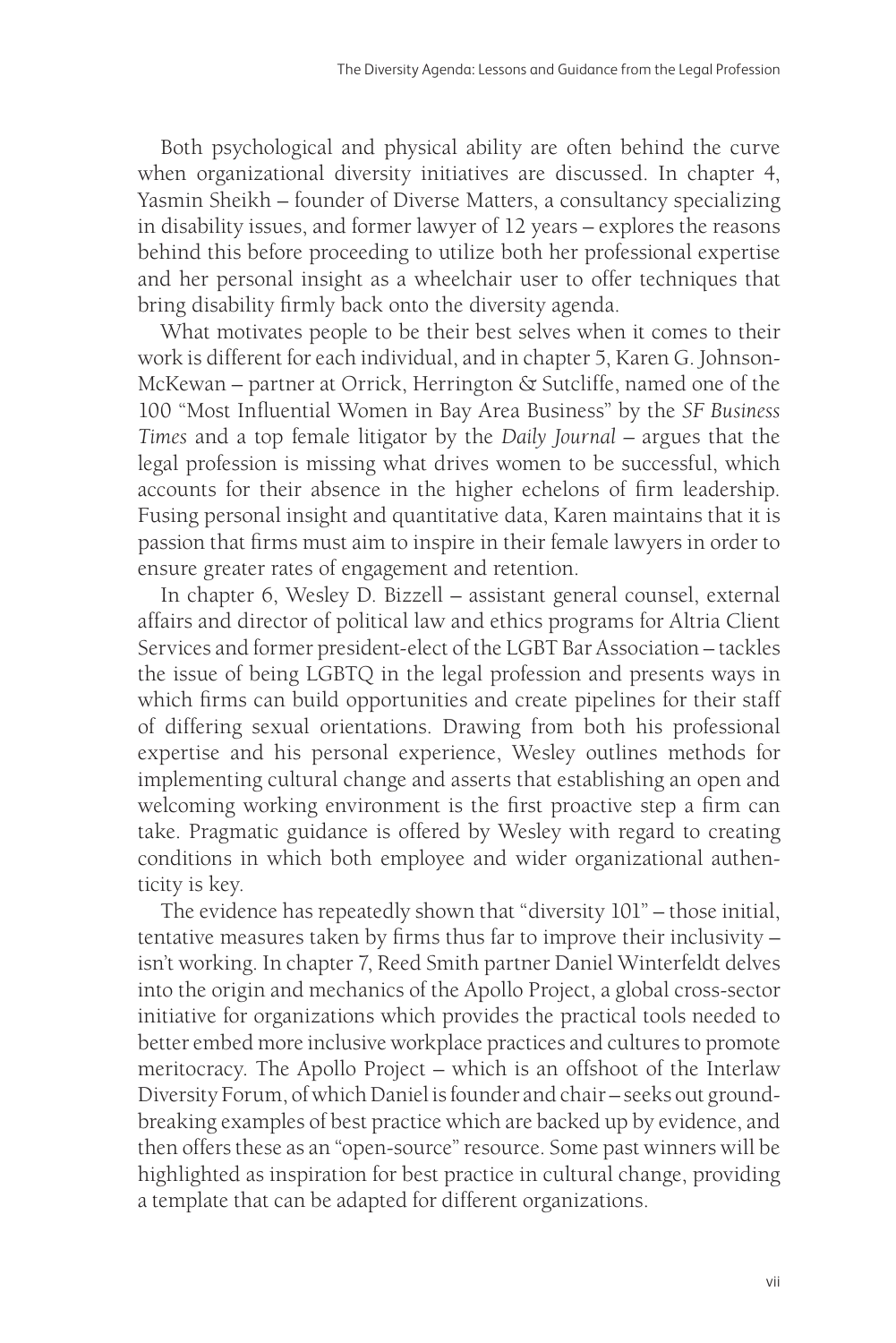Executive summary

Many firms will state their commitment to greater inclusivity and accessibility, but few will actually put in place schemes that command significant resources and input in order to guarantee it. Garden Court Chambers, a leading UK firm based in central London, is the exception. Its pioneering program "Access to the Bar for all" – which won Diversity Initiative of the Year at the 2017 UK Diversity Legal Awards – moves past the traditional one-week shadowing scheme format and aims to tackle the issues faced by young people from underprivileged backgrounds by providing long-term guidance and support in the form of extensive mentoring and funding. In chapter 8, Mia Hakl-Law, director of HR and operations, and Charlotte Ogilvie, marketing and communications executive, delves into the mechanics, context, and impact of the scheme, providing an inspiring and compelling example for others to follow.

Discerning consumers and top talent increasingly wish to see their values, including support for LGBT+ inclusion, expressed by companies. CEO activism and backlash against the LGBT+ community are both on the rise. As opportunities for businesses to engage on public policy in support of LGBT+ equality multiply, and as corporate leaders face internal and external pressures to act, how can they most effectively decide when and how to proceed? In chapter 9, Todd Sears – founder and principal of Out Leadership, the global LGBT+ business network CEOs trust – discusses how his firm engaged a working group of business leaders from across a spectrum of industries to understand how leading companies evaluate these choices and make decisions, in order to formalize a set of guidelines intended to help businesses of all kinds engage productively and beneficially on LGBT+ equality.

### *Reference*

1. "Women and Minorities at Law Firms – What Has Changed and What Has Not in the Past 25 Years", *NALP Bulletin*, February 2018. Found at https://www.nalp.org/0218research [accessed 16 March 2018].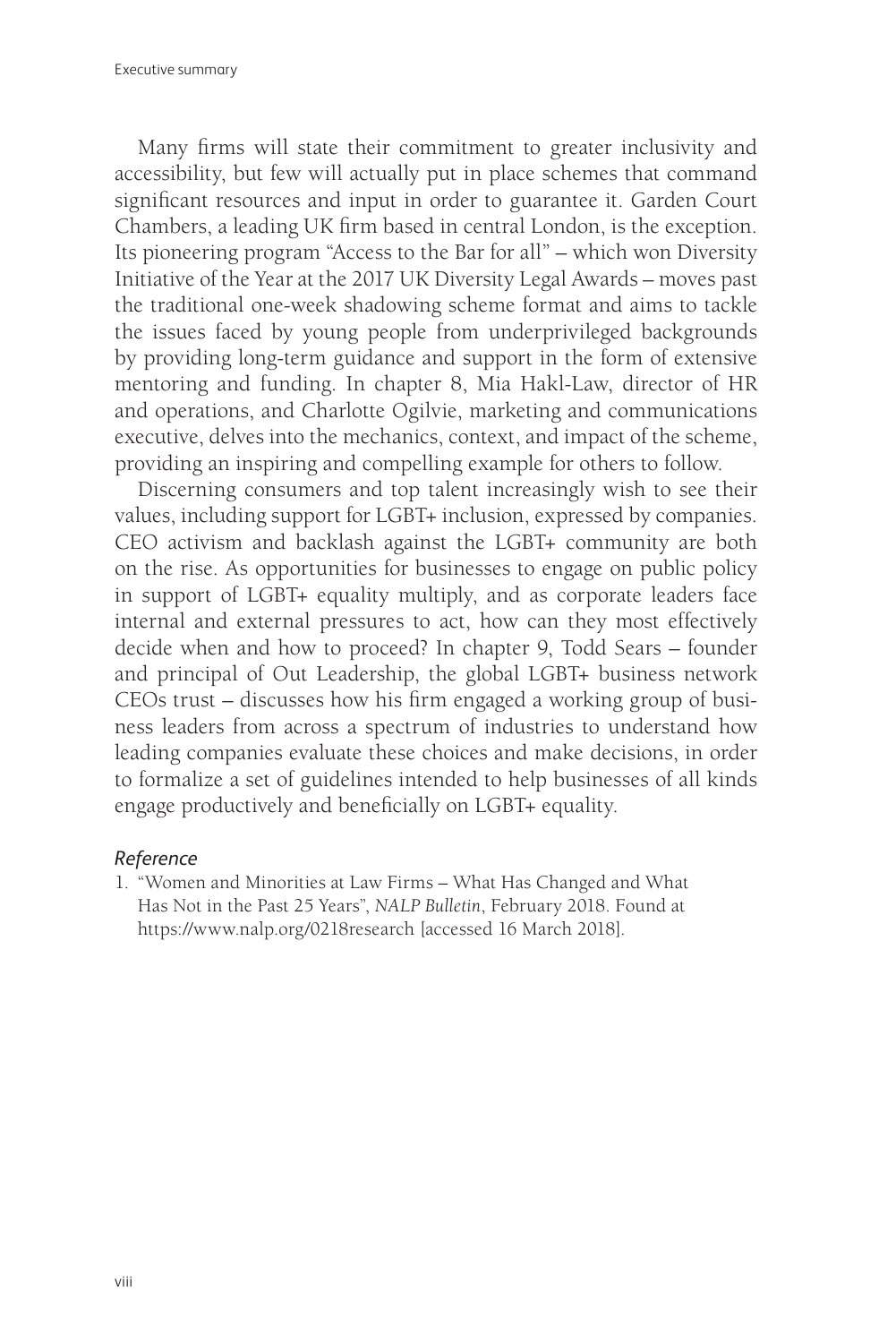## **About the authors**

**Wesley D. Bizzell** serves as assistant general counsel, external affairs and director of political law and ethics programs for Altria Client Services LLC. Overseeing a comprehensive compliance system covering the regulation of government affairs, Wesley provides advice and guidance on political law compliance for more than 75 jurisdictions. Wesley is extremely active in promoting diversity and inclusion within the legal and corporate communities, and is an active member of several of his organization's equality groups and the chair of its Culture, Inclusion and Connection Committee. In 2017, he was named by the *Financial Times* as one of the 100 OUTstanding Leading LGBT+ Corporate Executives, and is a board member for the National LGBT Bar Association, having also recently served as its president-elect.

**Rosalie Chamberlain** is the director of Rosalie Chamberlain Consulting and Coaching. She is a skilled leadership and executive coach and consultant, having worked extensively with clients in the legal industry, as well as a broad range of corporate, government, and private industries. She served as the diversity and inclusion manager for a national AmLaw 100 firm prior to starting her own consulting and coaching business. Rosalie has more than 18 years of experience working with individuals and groups on leadership development and talent management. She is a member of the Committee for Diversity and Inclusion of the National Association of Legal Administrators (ALA), and is featured as one of several selected Top Lawyer Coaches, powered by Diversity Lab. She is also the author of *Conscious Leadership in the Workplace: A Guidebook to Making a Difference One Person at a Time*, which addresses authentic leadership, with a strong focus on the impact of biases.

**Ruth Grant** is a litigation partner at Hogan Lovells International LLP and a member of the Hogan Lovells board. Former London managing partner and firm people development partner, she chairs Hogan Lovells' Global Diversity and Inclusion Committee. She is a member of the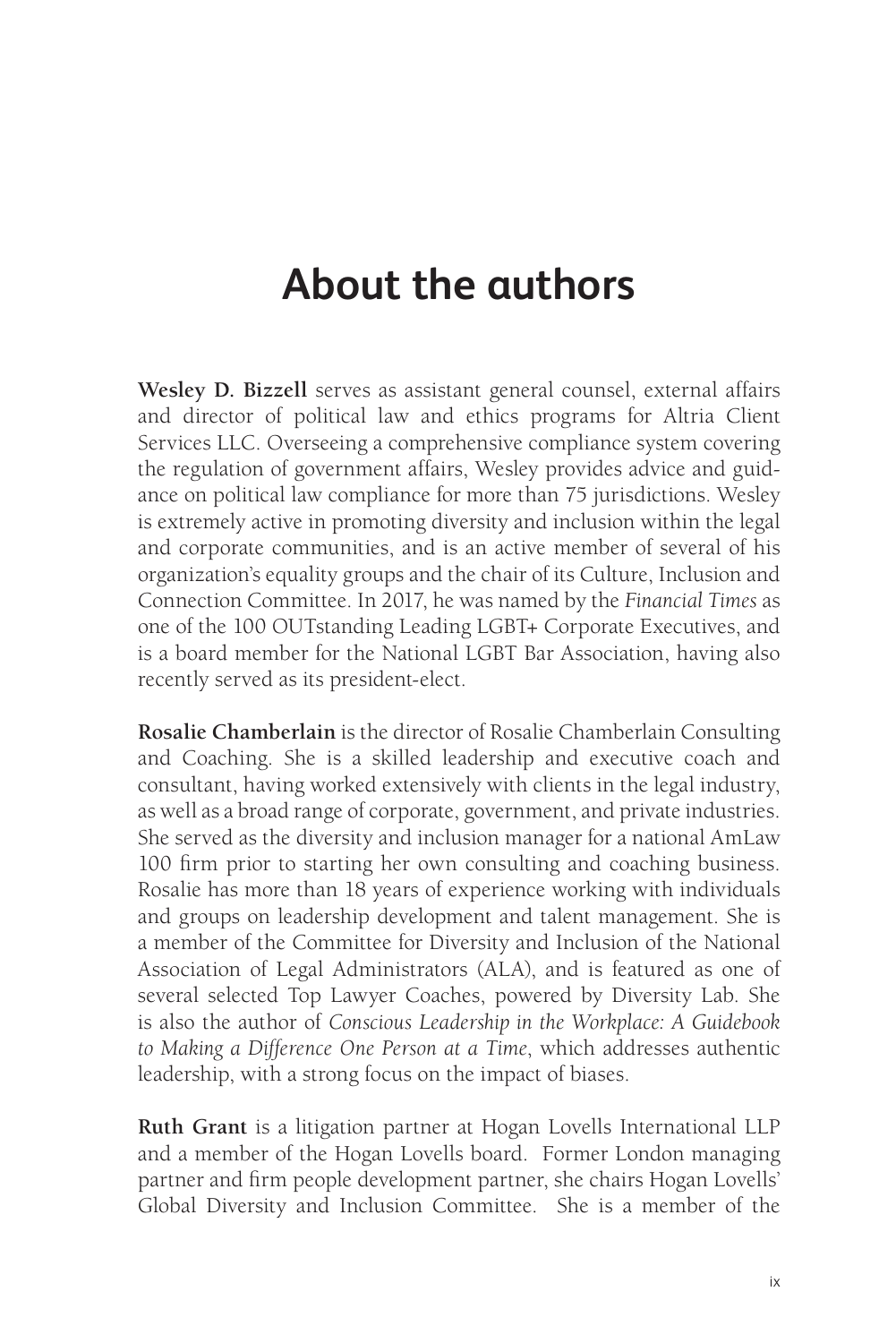SRA Equality, Diversity and Inclusion Committee, the WILEF Global Advisory Board and the City of London Law Society Training Committee. She has a particular focus on recruitment of BME and socially disadvantaged graduates and the progression of women and LGBT lawyers in the profession. Ruth received the 2012 Association of Women Solicitors Award for Best Woman Solicitor Retaining and Developing Legal Talent and won "Woman Lawyer of the Year" at The Law Society Excellence Awards 2016. In 2016 she also won the Black Solicitors Network's Diversity Champion Award.

**Mia Hakl-Law** is a director of HR and Operations at Garden Court Chambers, a high-ranking UK firm based in central London that is committed to human rights, social justice, and equality. Mia has been instrumental in pioneering Garden Court's "Access to the Bar for All" long-term mentoring scheme, which won Diversity Initiative of the Year at the UK Diversity Legal Awards in 2017. Mia came to the UK in 1991 as an asylum seeker and since then has had a keen interest in issues affecting various minority groups.

**Karen Johnson-McKewan,** a partner at Orrick, Herrington & Sutcliffe in San Francisco**,** specializes in litigation that crosses the boundaries between traditional legal practices. For more than 30 years, she has first-chaired state and federal trials, and arbitrated more than a dozen disputes. She manages intellectual property and commercial matters for companies such as Oracle, NVIDIA, Netflix, VMWare, and Levi Strauss & Co. She has been named one of the 100 "Most Influential Women in Bay Area Business" by the *SF Business Times*, one of the "Top Women Litigators" by the *Daily Journal*, and won the National Association of Women Judges' Florence K. Murray Award for leadership. Most recently, Karen has been named to *The Hollywood Reporter's* 2018 Power Lawyers list for her work on behalf of Netflix.

**Sharon E. Jones** is an internationally recognized expert, consultant, author, and speaker on diversity and inclusion, unconscious bias, and the legal profession. She is the author of *Mastering the Game: Career Strategies for Success* (2018), designed to explain the unwritten rules for successfully navigating large corporate workplaces for women, minorities, and other diverse individuals. Sharon is also the president of Jones Diversity, Inc., a diversity and inclusion consulting firm which works to create an inclusive workplace culture. Sharon has practiced law and been a community leader for over 25 years, including positions as a federal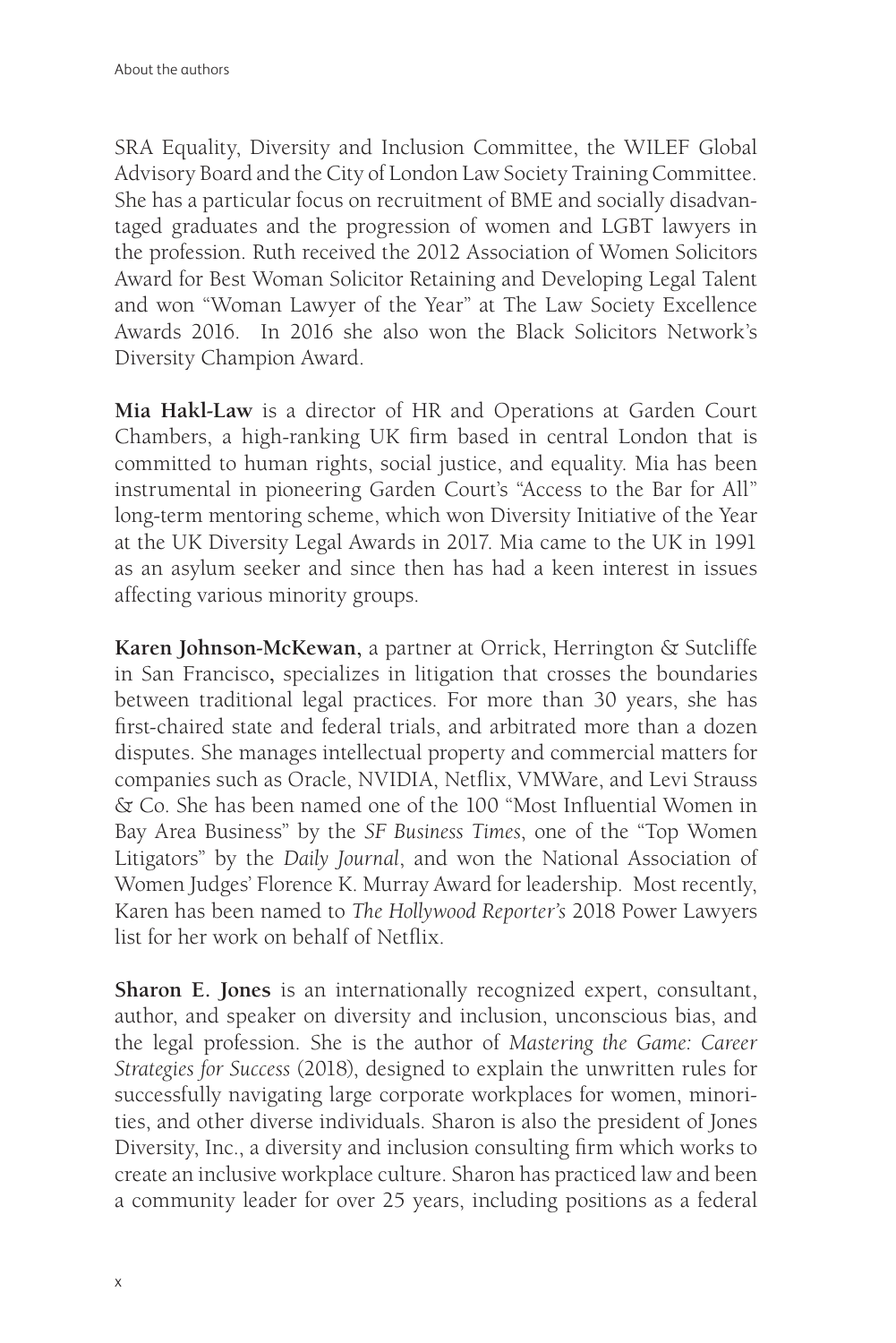prosecutor, with major law firms and with Fortune 500 Corporations. Sharon is a past president of the Black Women Lawyers Association of Chicago and is a graduate of Harvard Law School and Harvard College with a degree in Economics.

**Charlotte Ogilvie** is the marketing and communications executive at Garden Court Chambers. She is a first-class History graduate from the School of Oriental and African Studies, University of London, and has worked across a variety of communications and editorial roles internationally from Bangkok to Amman.

**Todd Sears** is the founder and principal of Out Leadership, a global business advisory that connects leaders across the world's most influential industries to create business opportunities, cultivate talent, and drive LGBT+ equality forward. Todd began his career as an investment banker before moving to Merrill Lynch to become a financial advisor, where he created the first team of financial advisors on Wall Street to focus on the LGBT community. He then moved into diversity leadership, pioneering equality initiatives first at Merrill Lynch and then at Credit Suisse. Sears serves on the non-profit boards of the Williams Institute of UCLA, The Palette Fund, the Global Equality Fund of the United States Department of State and Lambda Legal, and is a graduate of Duke University.

**Yasmin Sheikh** is the founder of Diverse Matters, a consultancy specializing in disability issues (both visible and non-visible disabilities) in the workplace. She is also the vice-chair of Lawyers with Disabilities Division (LDD) at the Law Society and also Council member representing LDD. Yasmin helps organizations empower their workforce to be disability confident through her consultancy services, workshops, coaching, and disability-focused events. She is a multi-award-winning speaker at the Professional Speakers' Academy and speaks regularly about diversity with a particular focus on disability at many large organizations. She is a former lawyer of 12 years; having acquired her injury in 2008, she is now a wheelchair user. Yasmin packages her experience, expertise, and knowledge to deliver informative and transformative workshops and events to both employees and employers to become more confident when it comes to diversity and disability.

**Daniel K. Winterfeldt** is a partner at Reed Smith and a US securities lawyer with over 18 years of experience**,** with his practice focusing